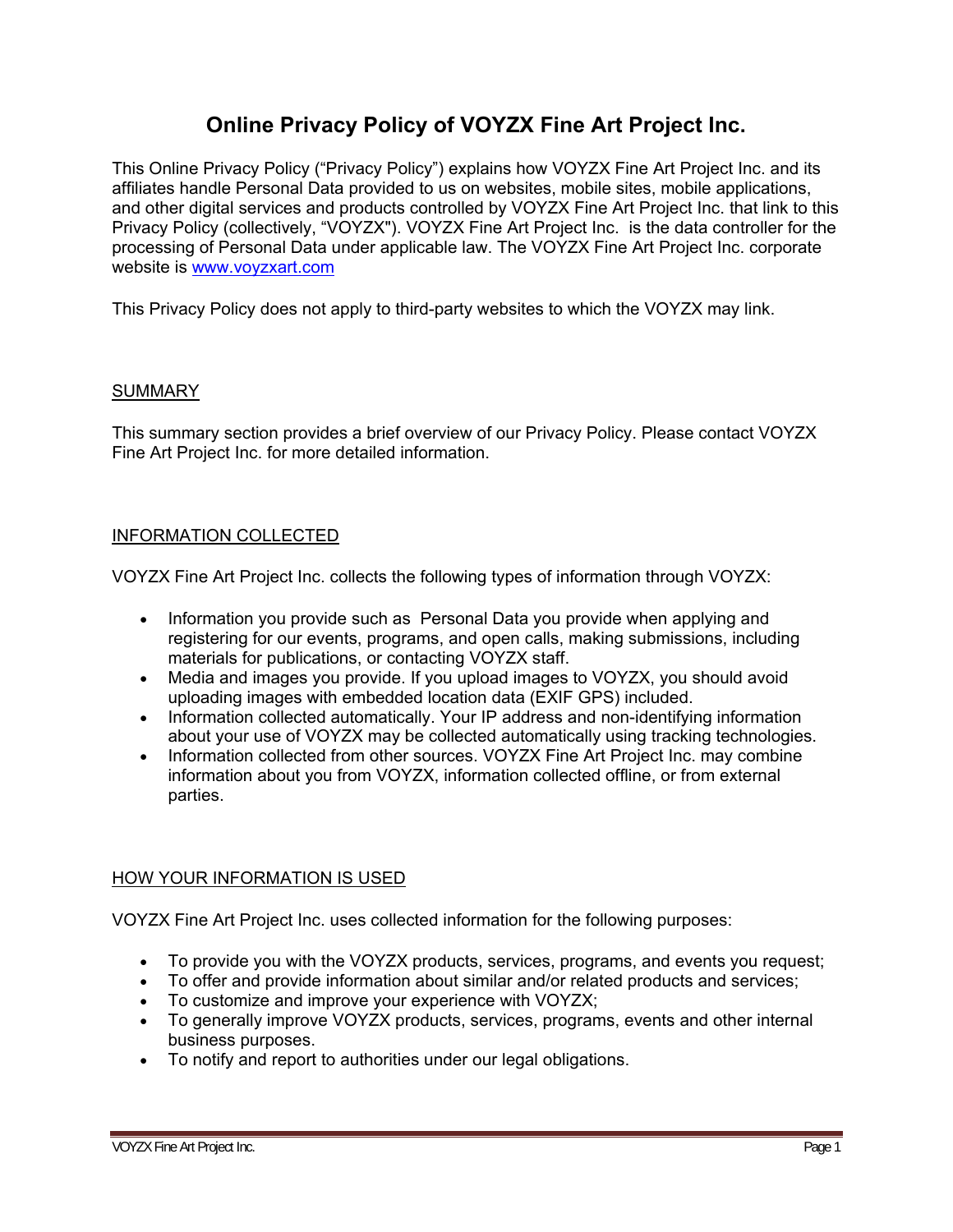Under European data protection laws, VOYZX Fine Art Project Inc. must have a legal basis to process your Personal Data. The legal basis that applies in a particular instance will depend on the specific purposes described above for which VOYZX Fine Art Project Inc. is processing your Personal Data:

- In certain instances, VOYZX may ask for your consent to collect and process your Personal Data. Should you choose to provide your consent, you may later withdraw your consent by contacting us as described in the "Your Privacy Choices" section. Please note that the withdrawal of consent will not affect processing which has already occurred.
- In other instances, the processing of your Personal Data may be necessary in order to comply with an applicable law or regulation or for the performance of a contract to which you are subject. You may not be able to opt out of this processing, or your choice to opt out may impact our ability to perform a contractual obligation otherwise owed to you.
- In yet other instances, VOYZX Fine Art Project Inc. may process your Personal Data based on VOYZX Fine Art Project Inc. legitimate interests in communicating with you about our products, services, open calls, programs, and events and other related opportunities. You have the right to opt out of all such processing of your Personal Data. You may do so by contacting us as described in the "Your Privacy Choices" section.

Processing operations may include the recording, organization, structuring, storage, adaptation or alteration, retrieval, consultation, use, disclosure by transmission, dissemination or otherwise making available, alignment or combination, restriction, erasure or destruction of Personal Data. The Personal Data we collect about you may be stored for ten years following the most recent interaction we have had with you, after which point it will be archived only for so long as reasonably necessary for the purposes set out above, in accordance with applicable laws.

# SHARING OF THE INFORMATION

VOYZX Fine Art Project Inc. does not sell or disclose your Personal Data to third parties without your consent, except:

- To third-party service providers to provide services and information on our sites, including online marketing and advertising, and to support our business operations. We require these parties to handle Personal Data in accordance with this Privacy Policy.
- To affiliates to offer and provide information about related products and services. We do not share Personal Data from countries that require consent, unless consent has been obtained in advance of sharing with affiliates. We require these parties to handle your Personal Data in accordance with this Privacy Policy.
- To our distribution channel partners in connection with the communication and sale of our shows, products, and services. We require these parties to handle your Personal Data in accordance with this Privacy Policy.
- To governing regulatory authorities or as may otherwise be necessary for VOYZX Fine Art Project Inc. to comply with a legal obligation or demand.

If VOYZX Fine Art Project Inc. decides to reorganize or divest our business through sale, merger, or acquisition, it may share your Personal Data with actual or prospective purchasers.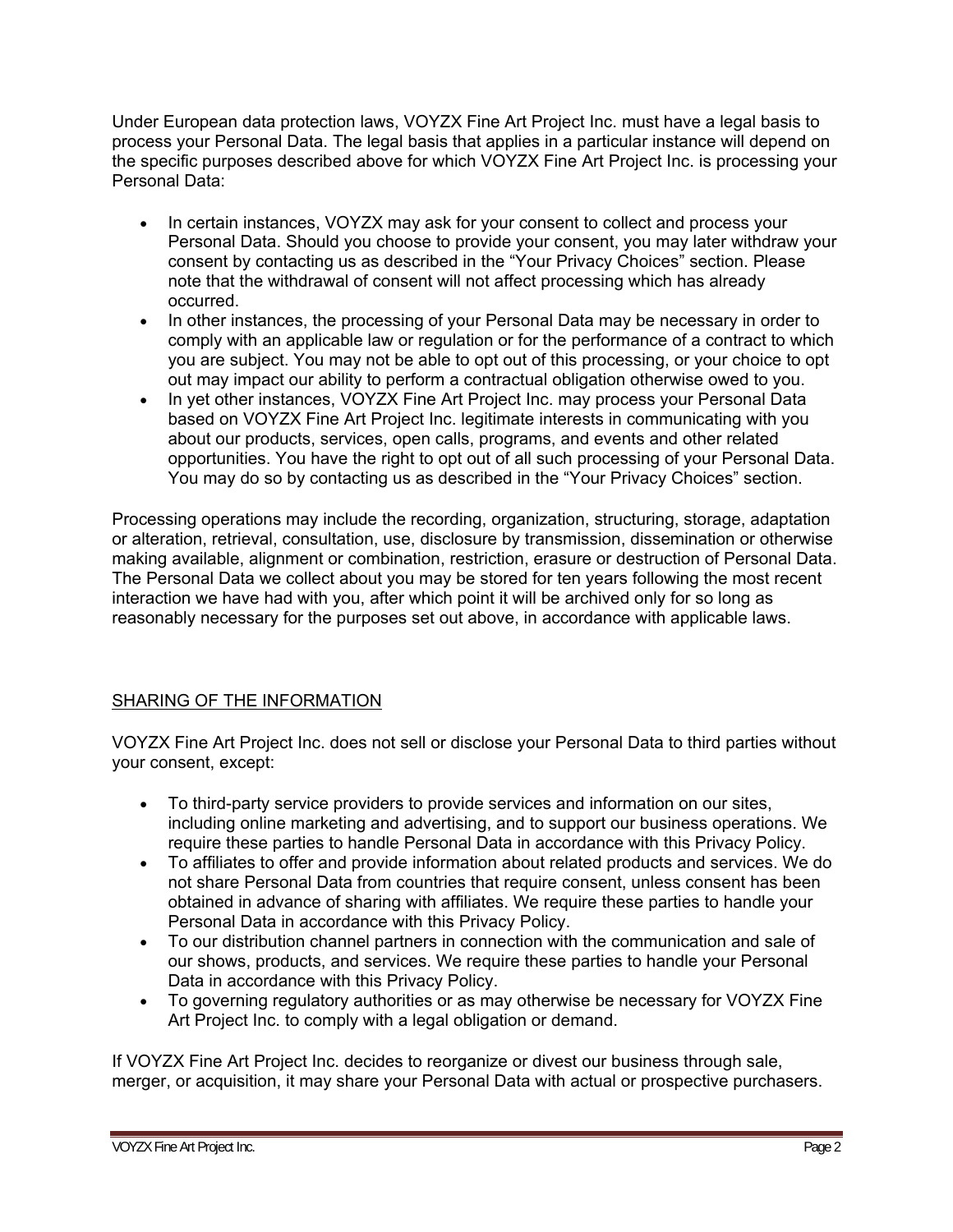VOYZX Fine Art Project Inc. will require any actual or prospective purchasers to treat this Personal Data in a manner consistent with this Privacy Policy.

Affiliates of VOYZX Fine Art Project Inc.:

- Westridge Management Corporation Inc.;
- VOYZX Art;
- VOYZX Contemporary Art Gallery;
- VOYZX Publishing;

#### Third-party services providers of VOYZX Fine Art Project Inc.:

- Eventbrite;
- Facebook;
- Google:
- Instagram;
- Mailchimp;
- Twitter:
- Worldpress;
- Wix;

#### YOUR PRIVACY CHOICES

You have the right:

- to see and get a copy of the Personal Data about you that we maintain as well as to ask us to make corrections to inaccurate or incomplete your Personal Data.
- to request the erasure of your Personal Data or the restriction of its processing, or object to the processing of your Personal Data.

To file a concern, complaint, or request for correction, or to opt out of particular services, programs, please contact us by e-mail voyzxart@gmail.com. You may also send a letter to the following address:

VOYZX Fine Art Project Inc. C/O WMC #2300 - 2850 Shaughnessy St Port Coquitlam, BC, V3C 6K5 Canada

Your local Data Protection Authority is responsible for making sure that applicable privacy laws are followed in your locality. For more information about your privacy rights, or if you are not able to resolve a problem directly with us and wish to make a complaint, please contact your local Data Protection Authority.